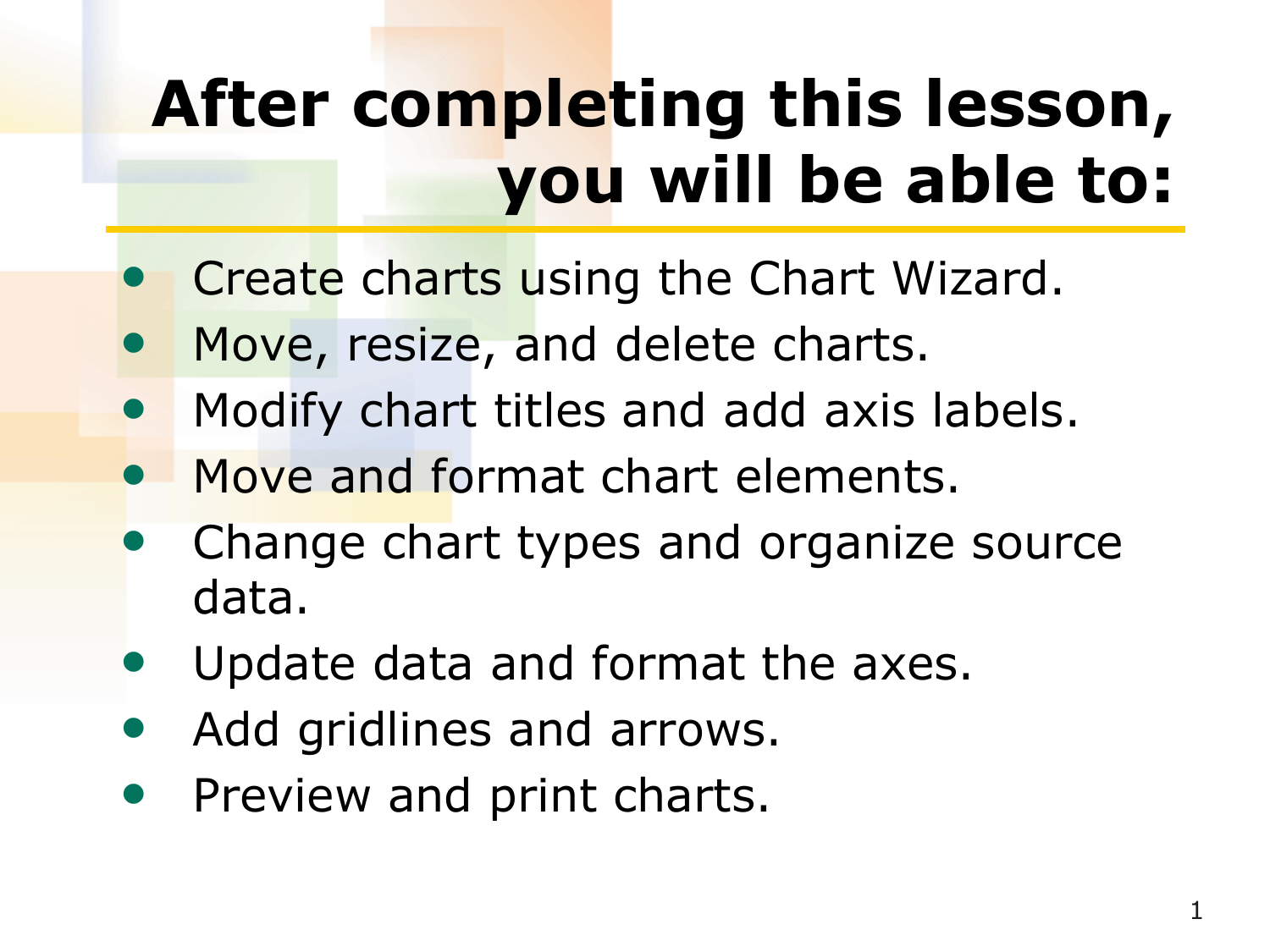# **Creating a Chart**

#### **To create a chart**

- 1. Select the range of cells to be represented.
- 2. On the Standard toolbar, click the Chart Wizard button.
- 3. In the Step 1 of 4 Chart Type dialog box, click the chart type and chart sub-type and then click the Next button.

*(continued)*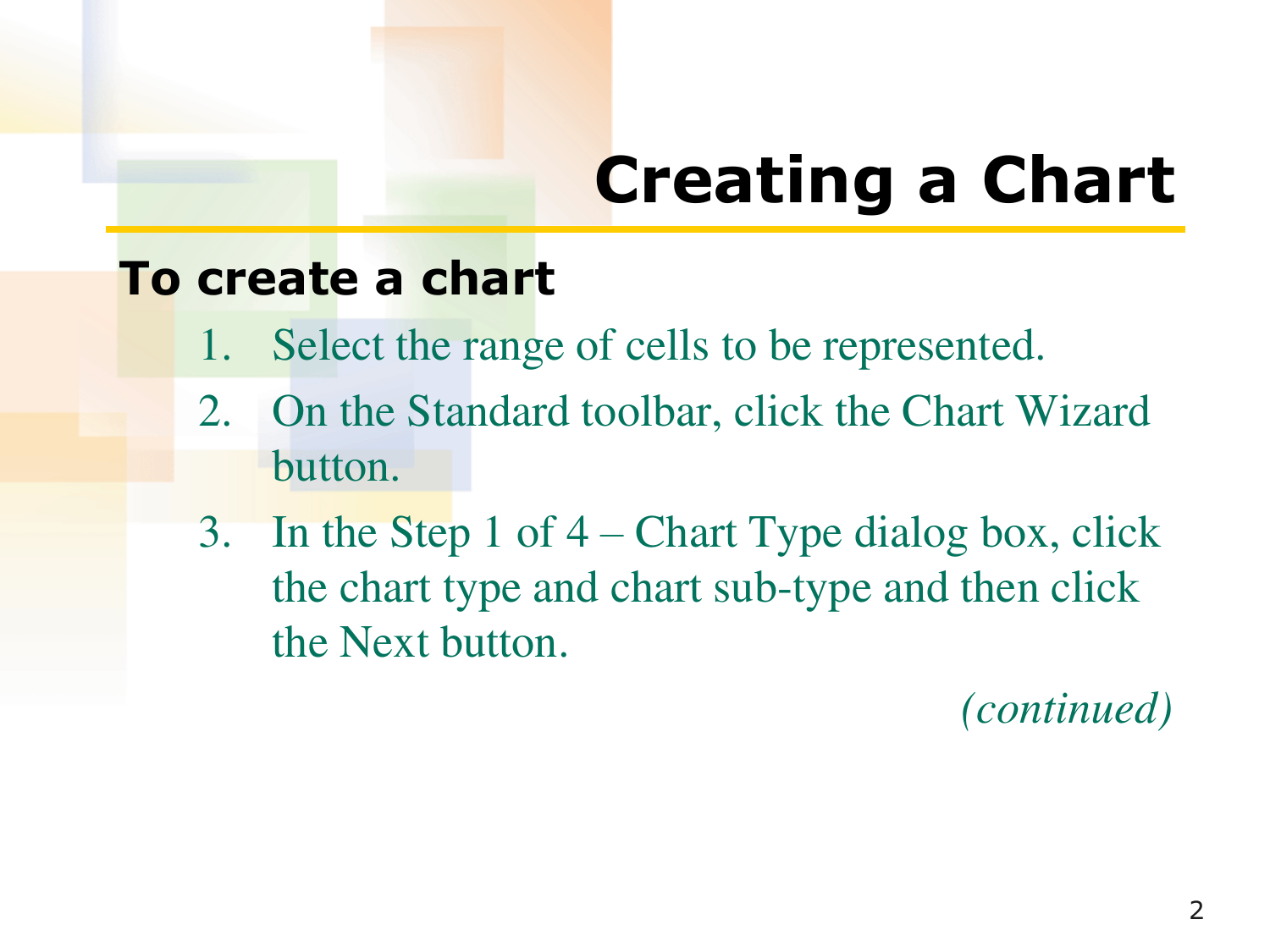# **Creating a Chart**

#### **To create a chart** (*continued)*

- 4. In the Step 2 of 4 Chart Source Data dialog box, click Rows or Columns to specify whether the data is organized in the rows or columns, and then click the Next button.
- 5. In the Step 3 of 4 Chart Options dialog box, type titles for the chart and axes and then click the Next button.

*(continued)*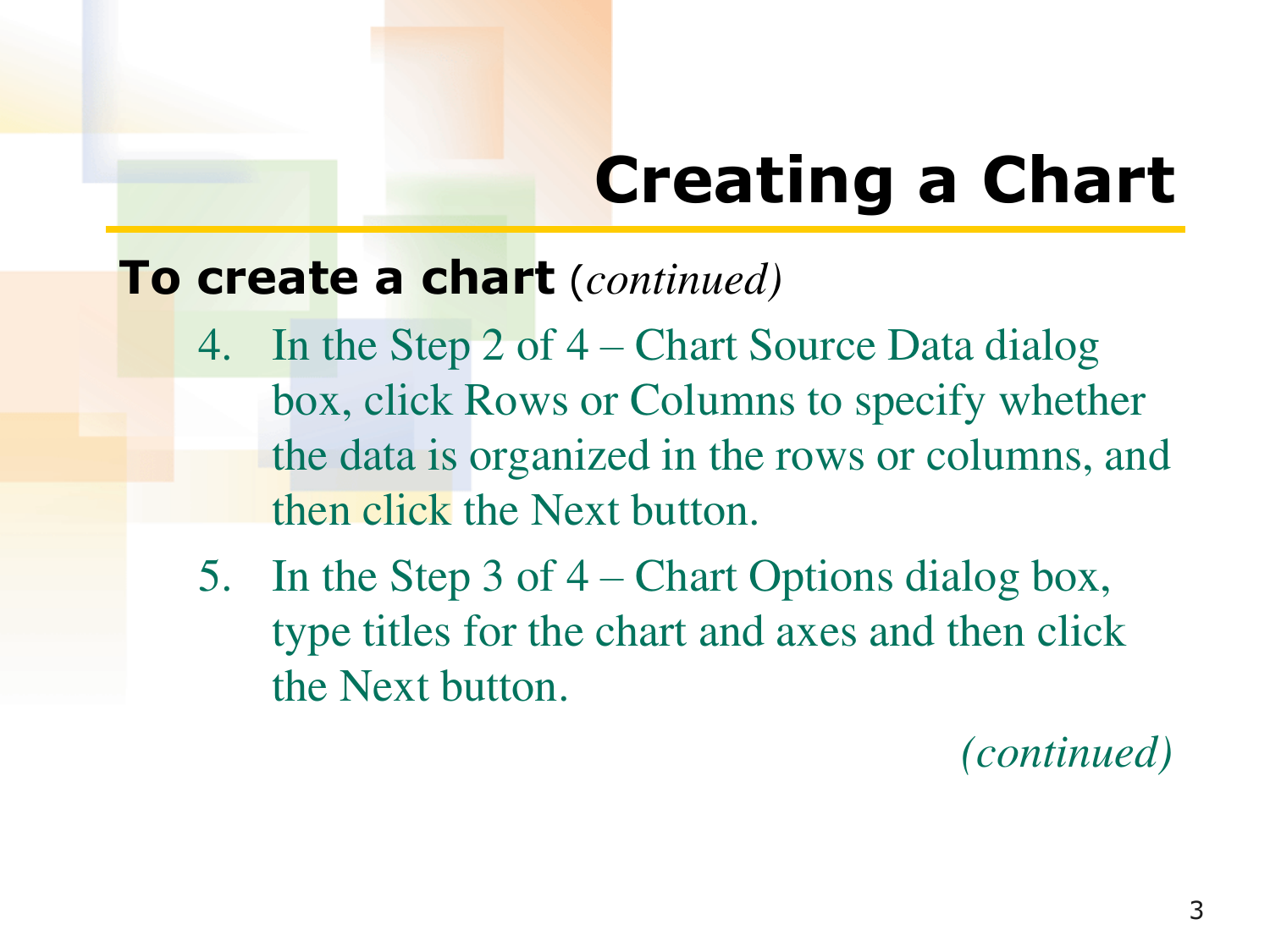# **Creating a Chart**

#### **To create a chart** (*continued)*

6. In the Step 4 of  $4$  – Chart Location dialog box, click As new sheet to create a chart sheet or As object in to create an embedded chart. Then click the Finish button.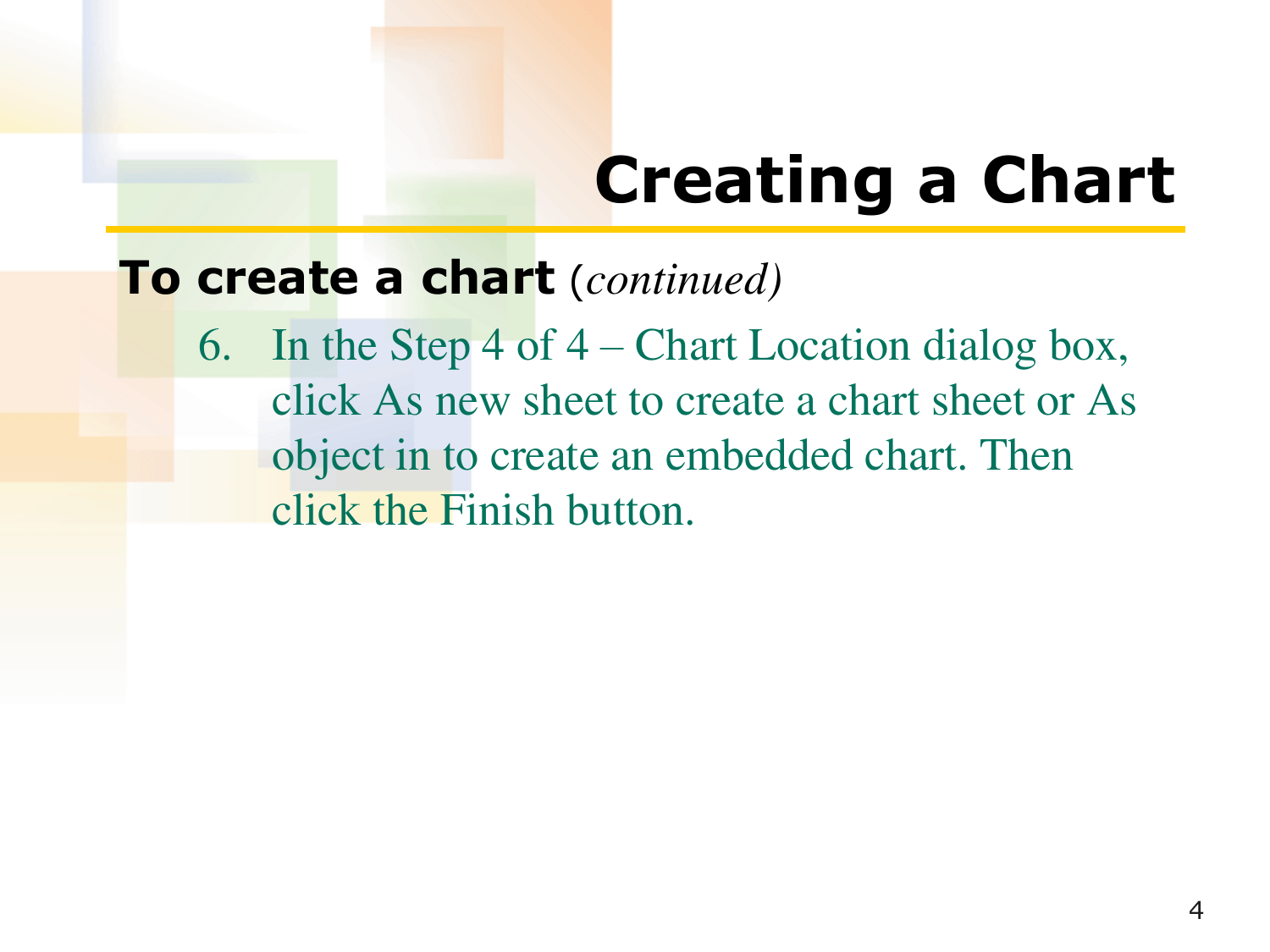# **Moving a Chart**

#### **To move a chart**

- 1. Click the Chart Area to select the chart.
- 2. Drag the chart to the desired location.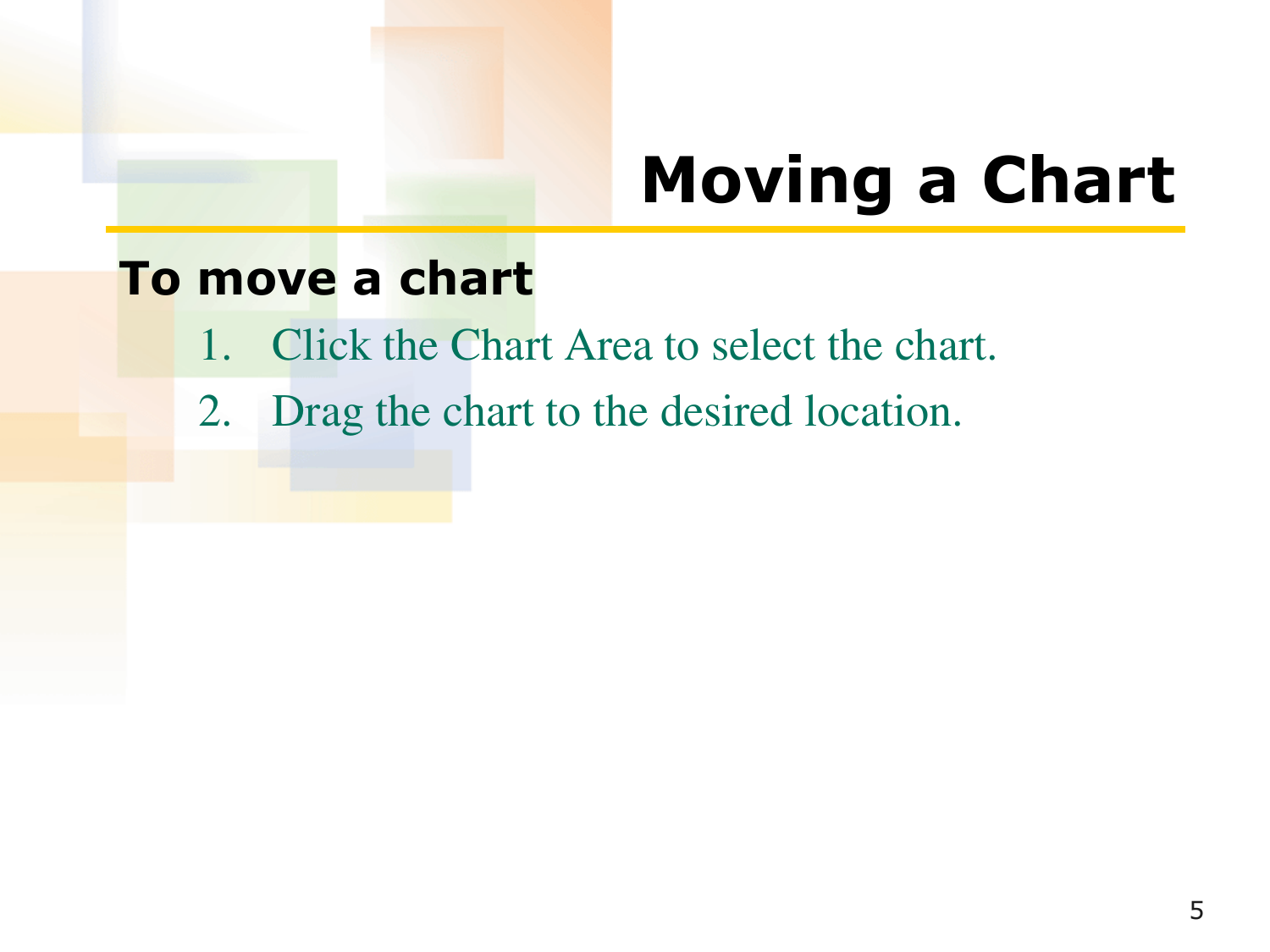# **Resizing a Chart**

#### **To resize a chart**

- 1. Click the Chart Area to select the chart.
- 2. Drag the appropriate sizing handle until the chart is the desired size.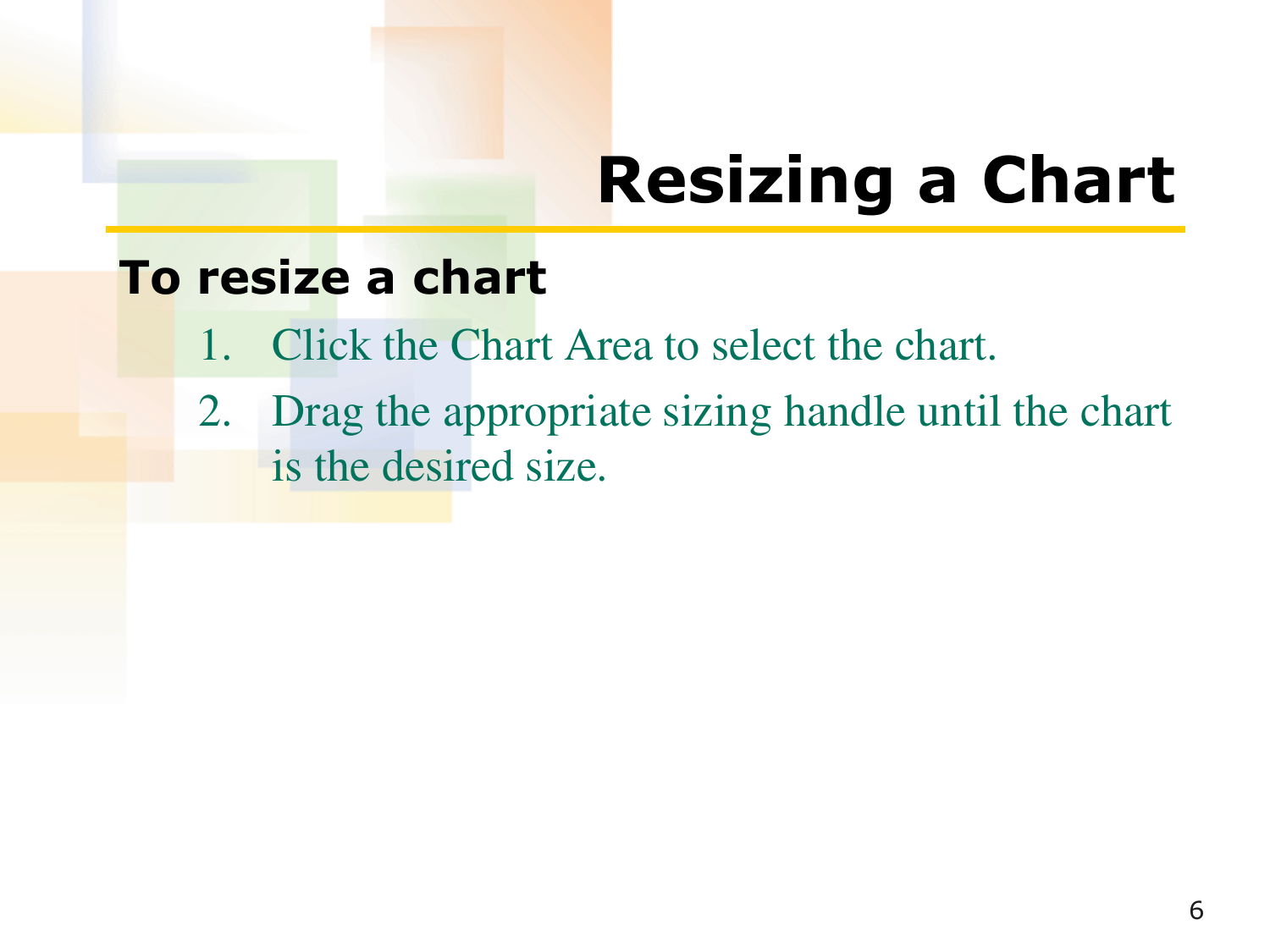# **Deleting a Chart**

#### **To delete an embedded chart**

- 1. Click the Chart Area to select the chart.
- 2. Press the Delete key.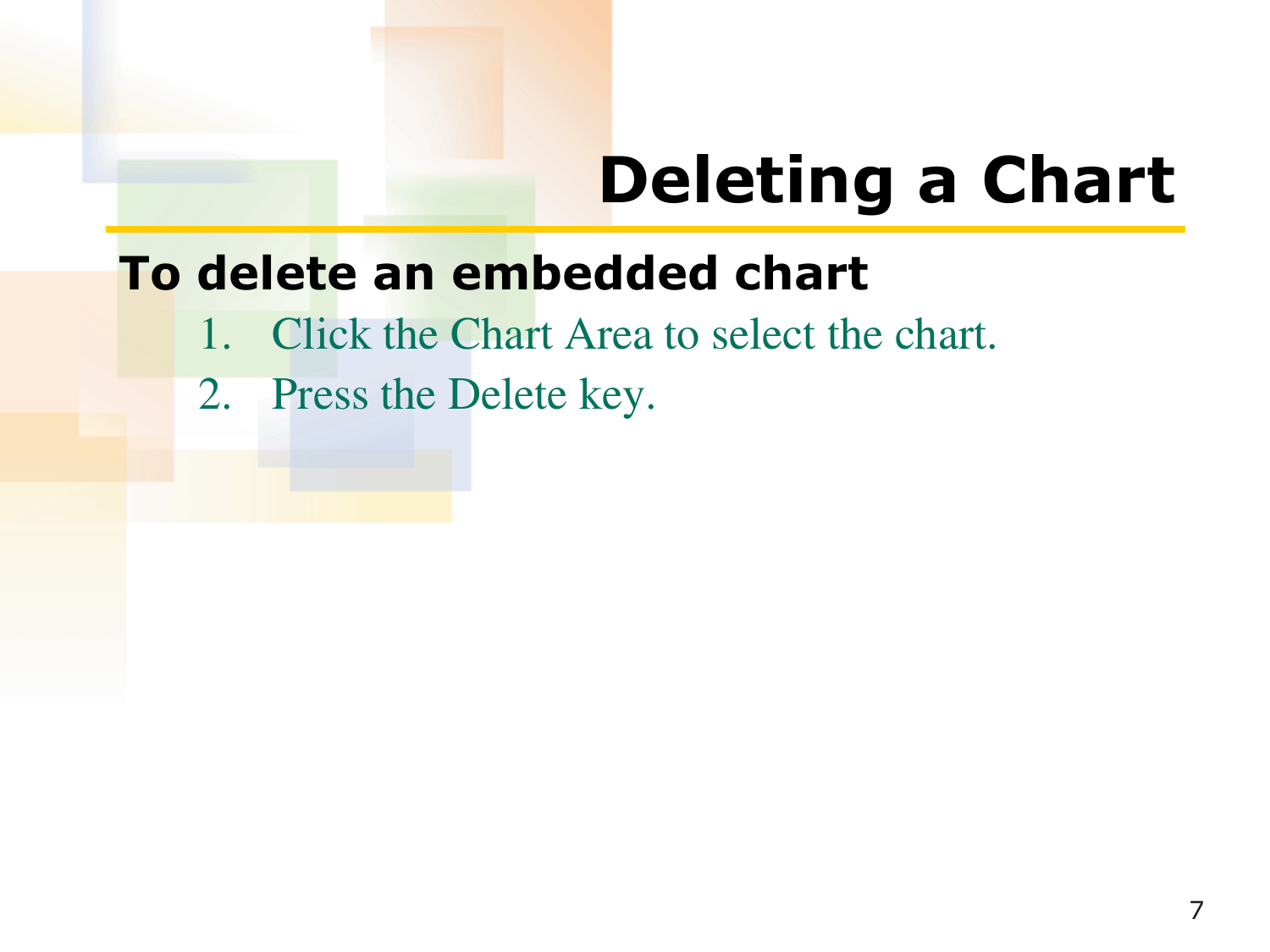# **Modifying Chart Titles and Adding Axis Labels**

#### **To edit chart titles and axis titles**

- 1. Right-click the Chart Area and click Chart Options.
- 2. On the Titles tab, type the desired chart title or axis label and then click OK.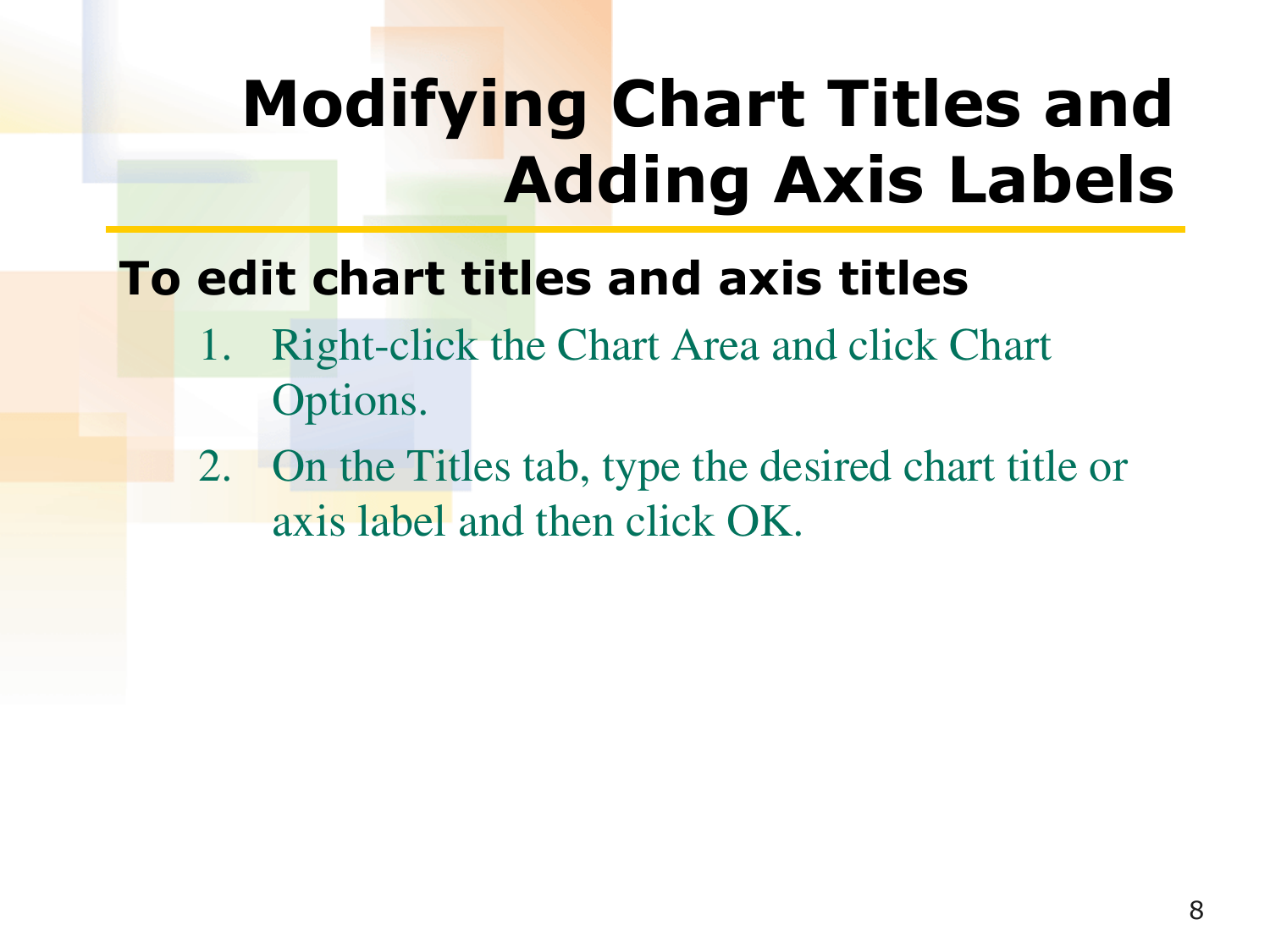# **Moving and Formatting Chart Elements**

#### **To move and format chart elements**

- 1. Click the chart element that you want to move and drag it to a new location.
- 2. Right-click the chart element that you want to format and click Format <chart element>.
- 3. Make the desired changes and click OK.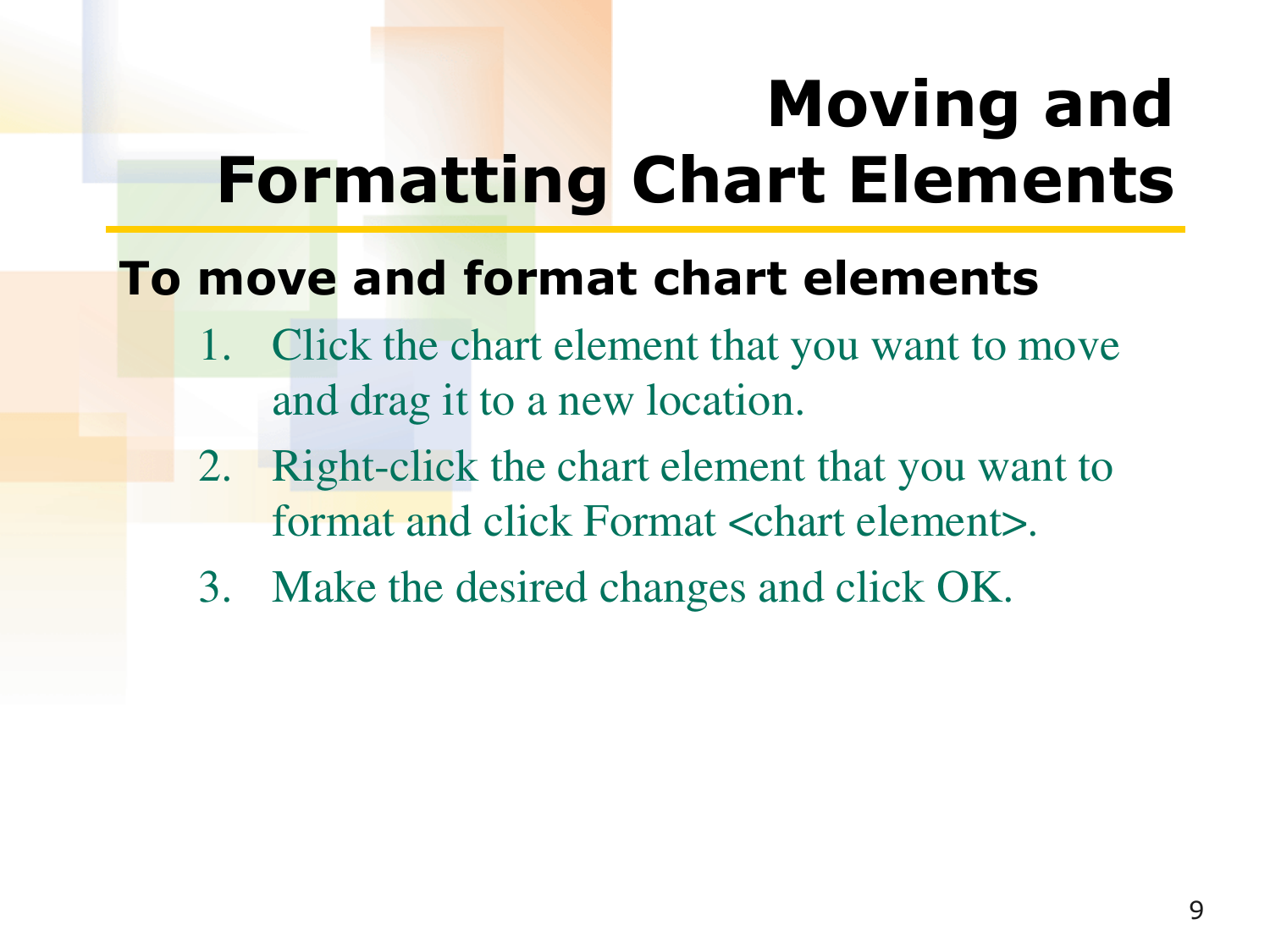# **Changing the Chart Type**

#### **To change the chart type**

- 1. Right-click the Chart Area and click Chart Type.
- 2. Select the chart type and chart sub-type and then click OK.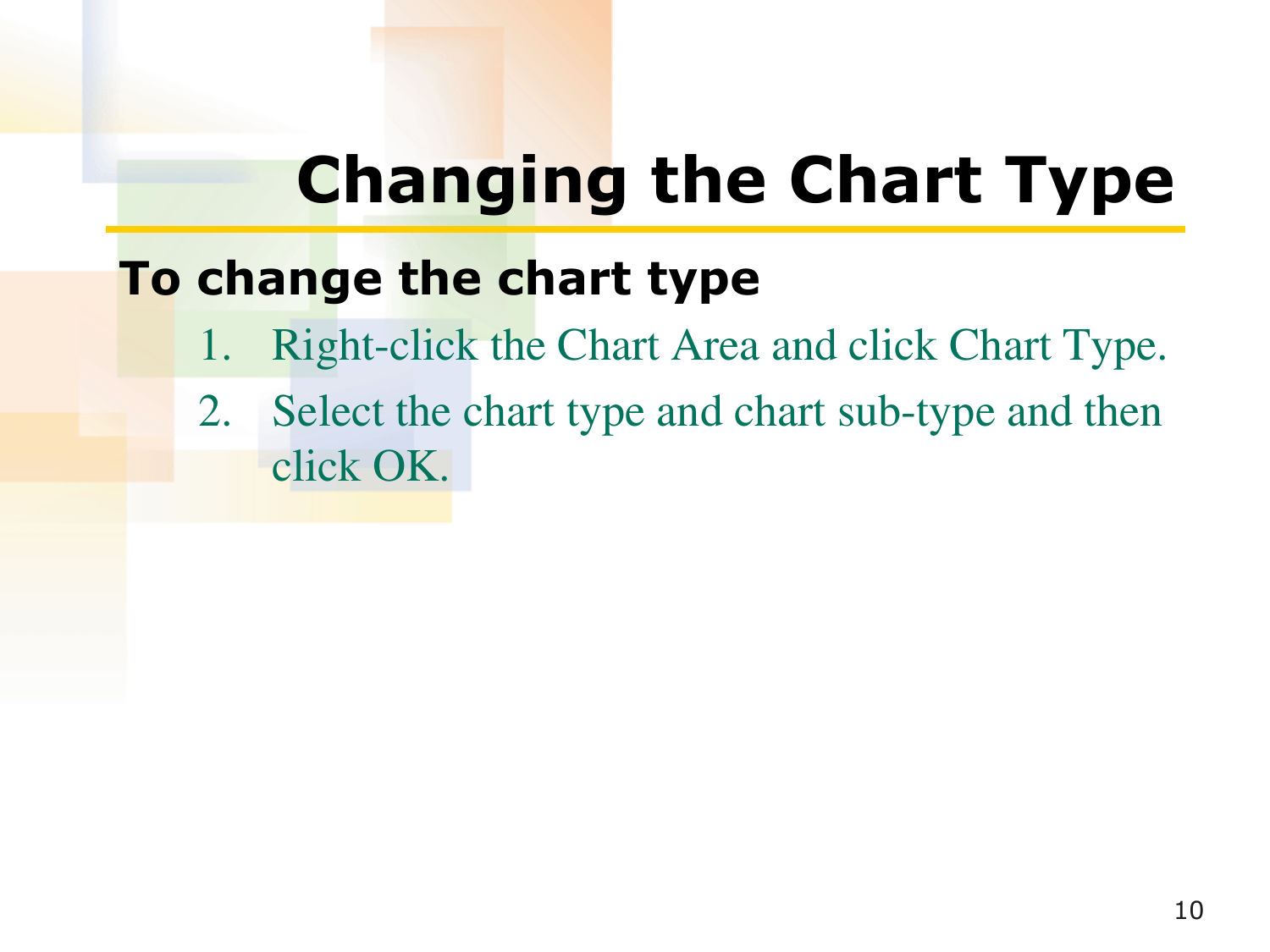### **Reorganizing the Source Data**

#### **To reorganize the source data**

- 1. Right-click the Chart Area and click Source Data.
- 2. On the Data Range tab, click Columns or Rows and click OK.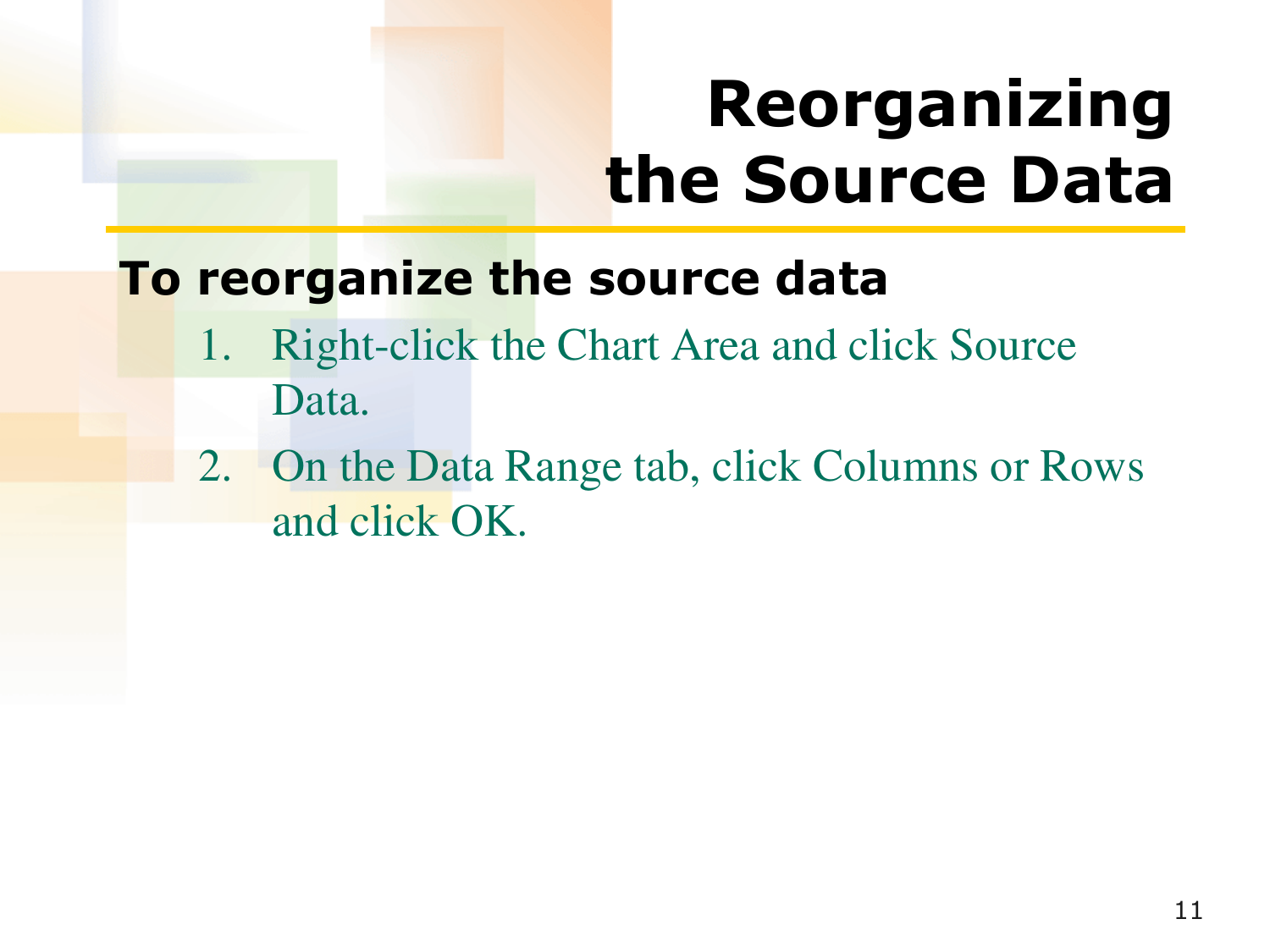### **Changing the Scale of an Axis**

#### **To change the scale of an axis**

- Right-click the axis and click Format Axis.
- 2. On the Scale tab, type the desired values for minimum, maximum, major unit, and minor unit.
- 3. Click OK.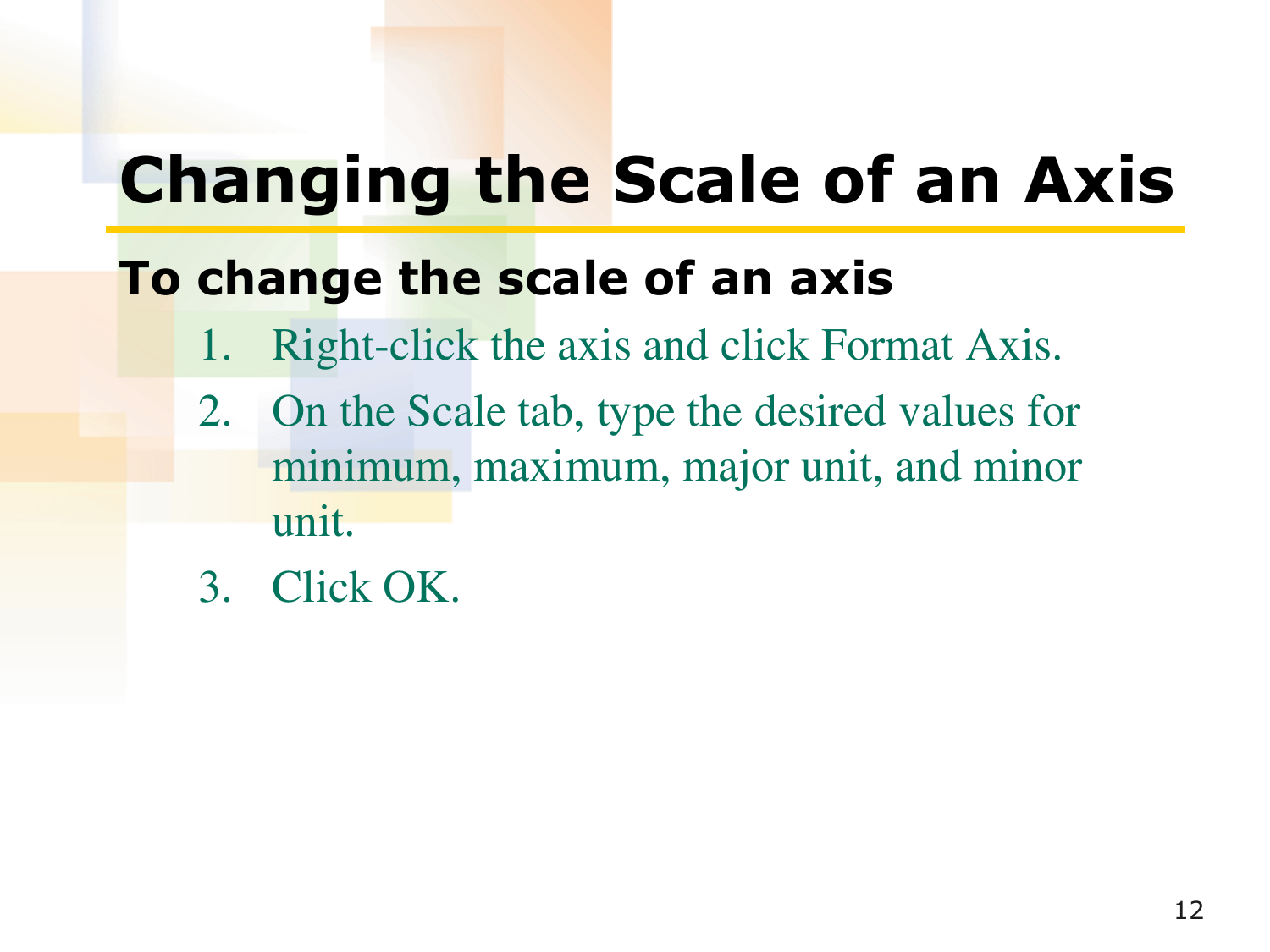# **Displaying Gridlines**

#### **To display gridlines**

- 1. Right-click the Chart Area and click Chart Options.
- 2. On the gridlines tab, select the desired options and click OK.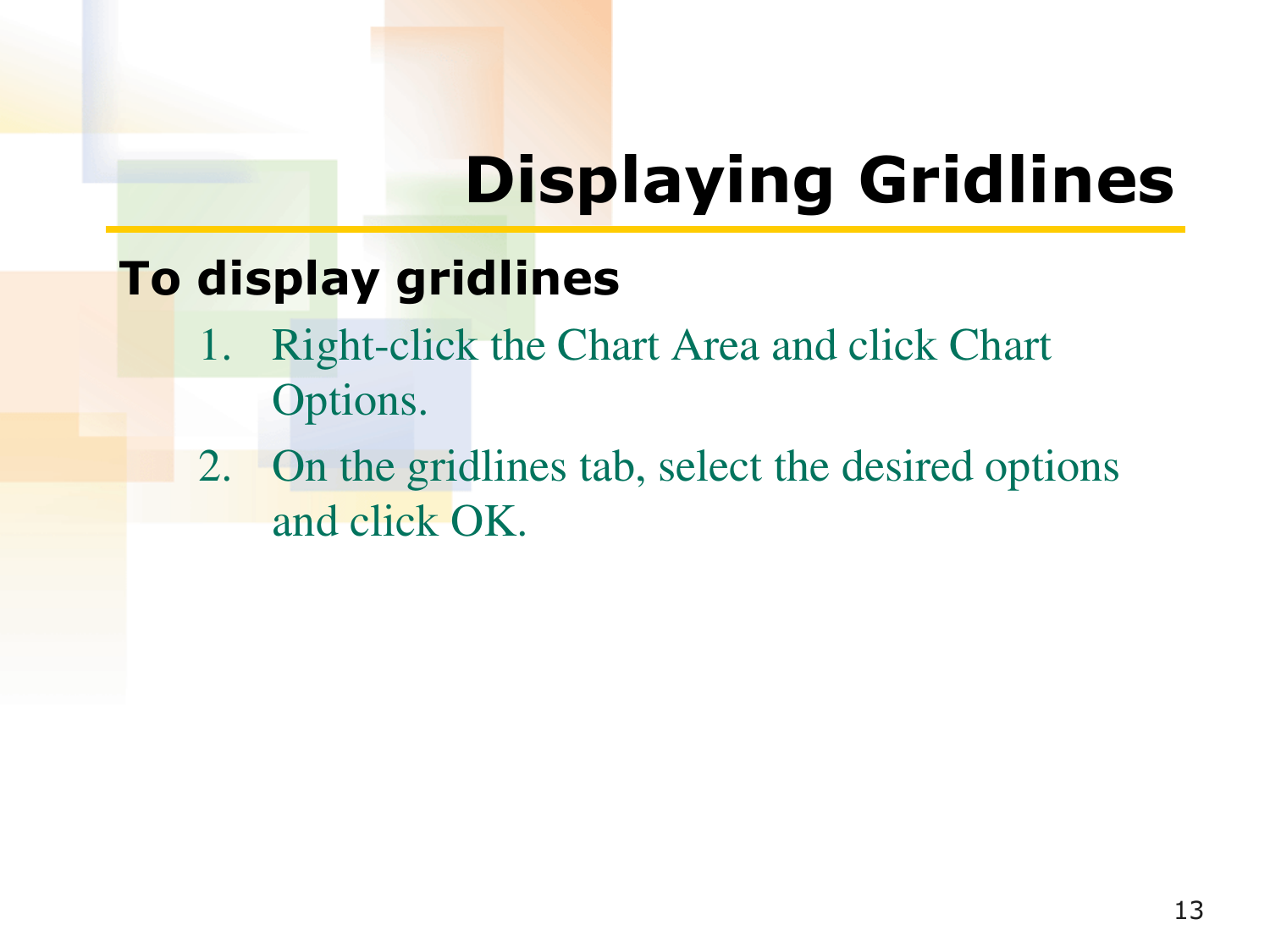#### **Adding an Object to a Chart**

#### **To add an object to a chart**

- 1. On the Standard toolbar, click the Drawing button.
- 2. On the Drawing toolbar, click the desired object button.
- 3. Drag to create the object in the chart.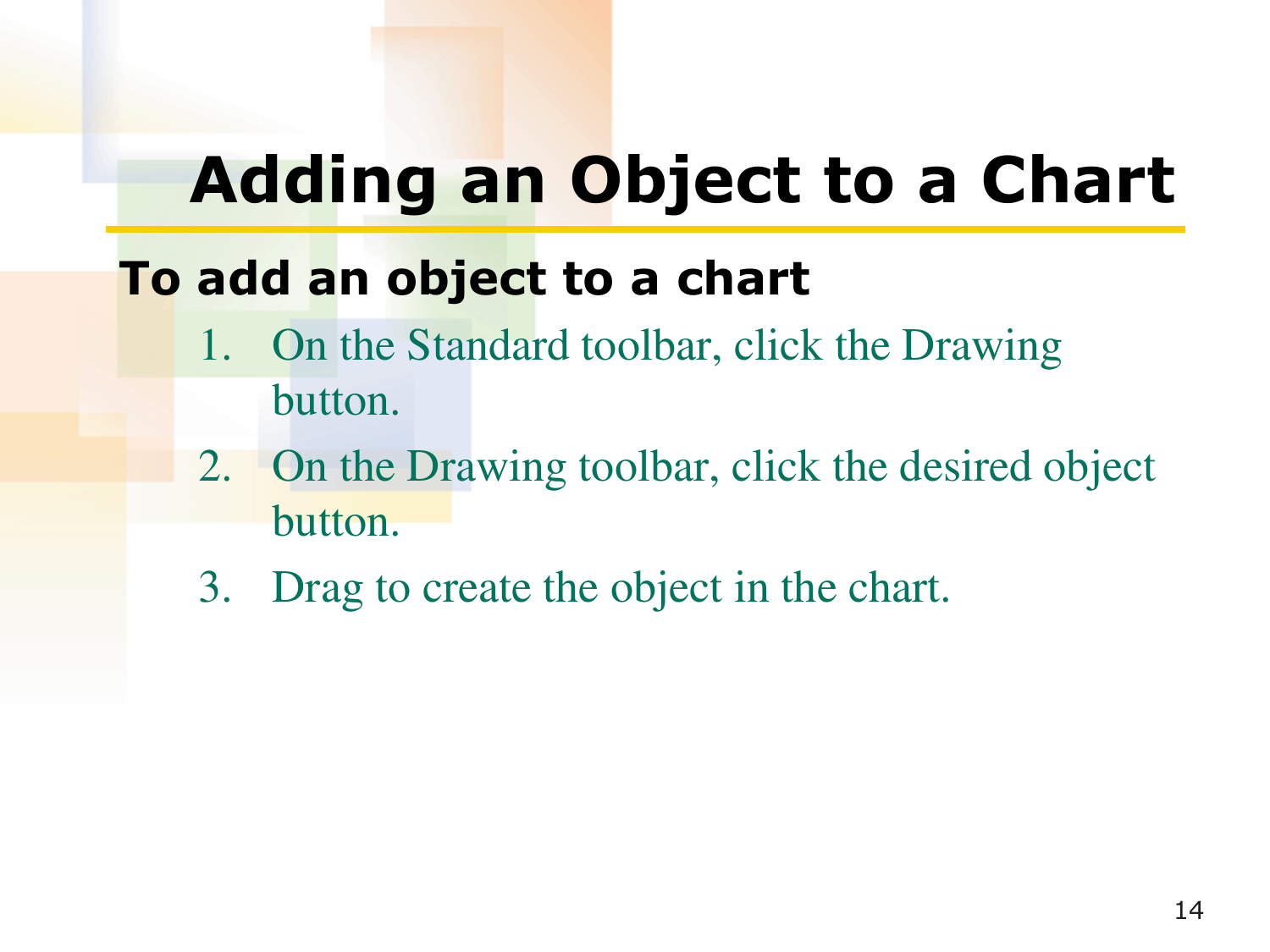# **Previewing and Printing a Chart**

#### **To preview and print an embedded chart**

- Click the Chart Area to select the chart.
- 2. On the Standard toolbar, click the Preview button.
- 3. On the Preview toolbar, click the Print button.